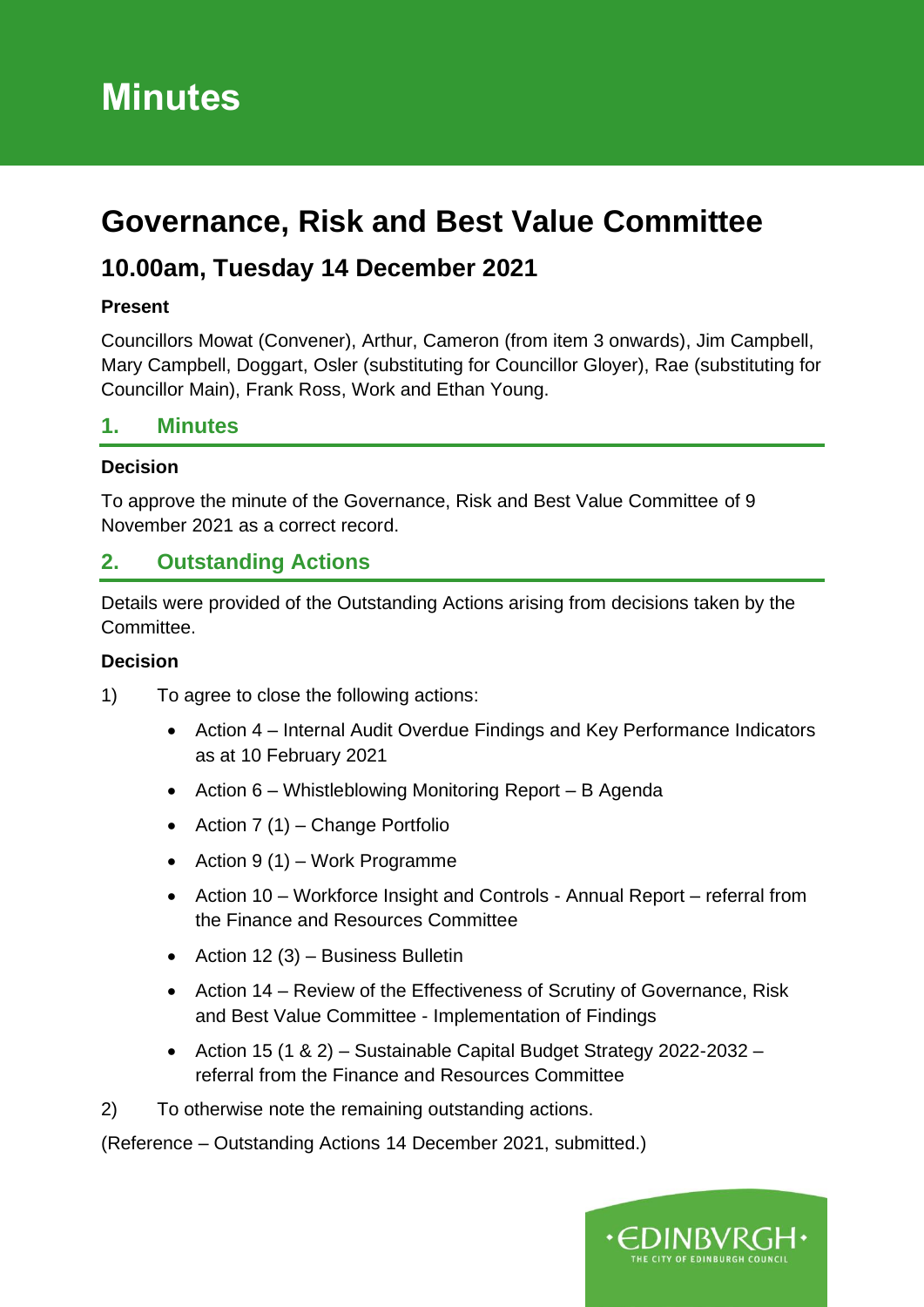### **3. Work Programme**

The Work Programme for December 2021 was presented.

#### **Decision**

To note the Work Programme.

(Reference – Work Programme 14 December 2021, submitted.)

#### **4. Business Bulletin**

The Committee Business Bulletin for December 2021 was presented.

#### **Decision**

To note the Business Bulletin.

(Reference – Business Bulletin 14 December 2021, submitted.)

## **5. Internal Audit: Overdue Findings and Key Performance Indicators as at 5 November 2021**

The report confirmed the three-month completion date extension agreed at the September 2021 Committee had now been applied to all open and overdue agreed management actions, with revised dates reflected throughout the report.

#### **Decision**

- 1) To note the status of the overdue Internal Audit (IA) findings as at 5 November 2021.
- 2) To note that the three-month completion date extension agreed at the September 2021 Committee reflecting ongoing Covid-19 pressures across the Council had now been applied to all open and overdue agreed management actions.
- 3) To note the status of IA Key Performance Indicators (KPIs) for audits that were either completed or in progress as at 5 November 2021.
- 4) To refer the report to the relevant Council Executive committees for ongoing scrutiny of their relevant overdue management actions.
- 5) To refer the report to the Edinburgh Integration Joint Board Audit and Assurance Committee for information in relation to the current Health and Social Care Partnership position.

(Reference – report by the Chief Internal Auditor, submitted.)

#### **6. Internal Audit Update Report: 1 September to 15 November 2021**

Details were provided on the delivery of the 2021/22 IA annual plan, which was shown to be progressing, with 33 of the 41 planned audits (80% of the plan) underway, including 25 (80%) of the 31 audits to be completed across the Council.

#### **Decision**

1) To note the outcomes of the completed 2021/22 audits.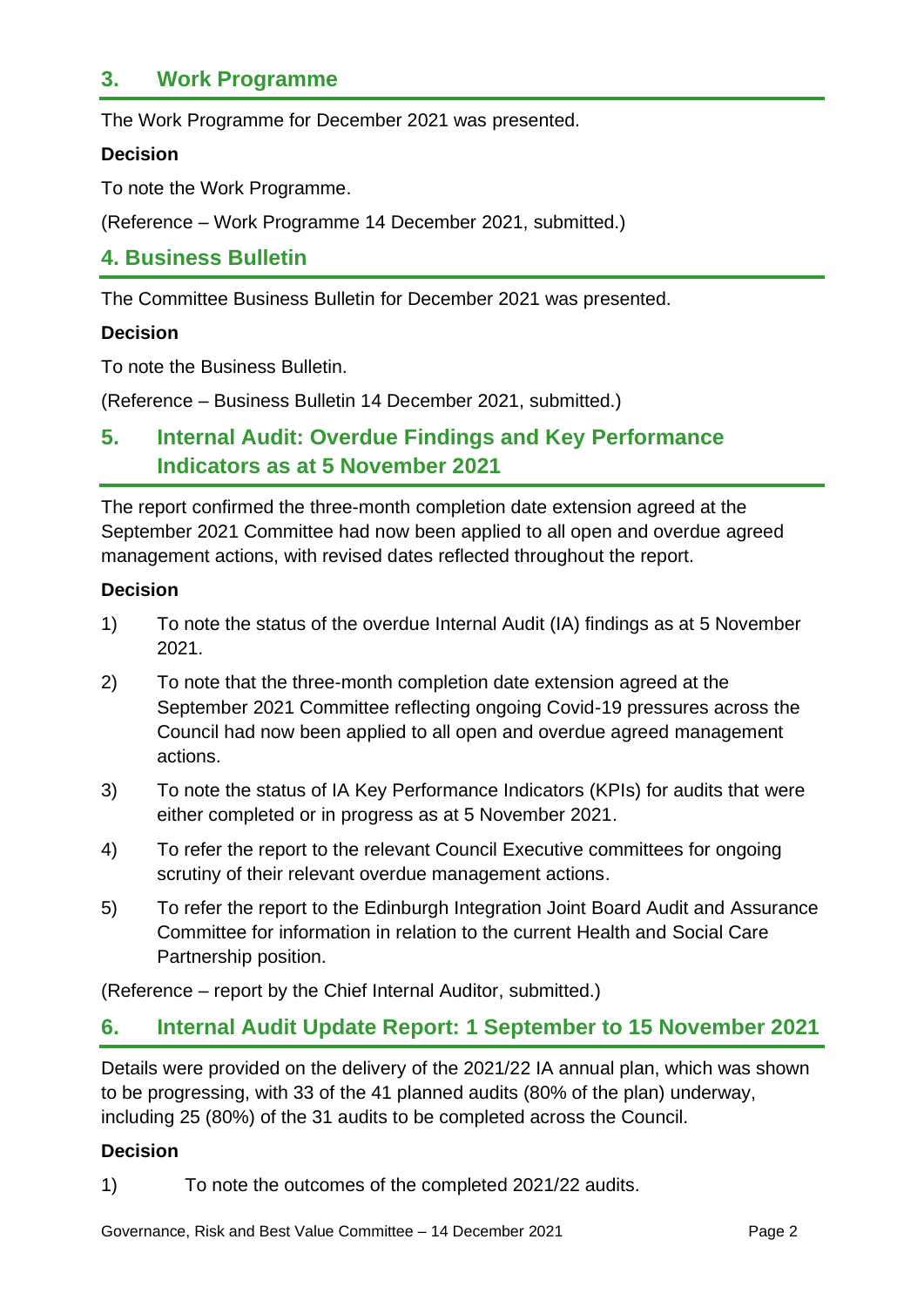- 2) To note the progress with delivery of the rebased 2021/22 Internal Audit (IA) plan.
- 3) To note the progress with delivery of IA key priorities and ongoing areas of focus.

(Reference – report by the Chief Internal Auditor, submitted.)

## **7. Capital Monitoring 2021/22 - Month Six Position – referral from the Finance and Resources Committee**

On 9 December 2021, the Finance and Resources Committee considered a report which provided the capital expenditure and funding position as at month six and fullyear outturn projections for the 2021/22 financial year and provided explanations for key variances.

#### **Decision**

To note the report.

(References – Finance and Resources Committee, 9 December 2021 (item 7); referral from the Finance and Resources Committee, submitted.)

## **8. Revenue Budget Monitoring 2021/22 – month six position – referral from the Finance and Resources Committee**

On 9 December 2021, the Finance and Resources Committee considered a report which updated members on the projected Council-wide revenue budget position for the year based on analysis of month six expenditure and income data.

#### **Decision**

To note the report.

(References – Finance and Resources Committee, 9 December 2021 (item 6); referral from the Finance and Resources Committee, submitted.)

## **9. Corporate Leadership Team Risk Report as at 26 October 2021**

The purpose of the report was to present the Council's current enterprise risk profile, as at 26 October 2021, and highlight risks where further action was required (where realistic and possible) to ensure that they were brought within approved strategic risk appetite levels.

#### **Decision**

- 1) To note the Council's current enterprise risk profile.
- 2) To progress with the ongoing operational risk management framework pilot and enterprise risk management system procurement.

(Reference – report by the Chief Internal Auditor, submitted.)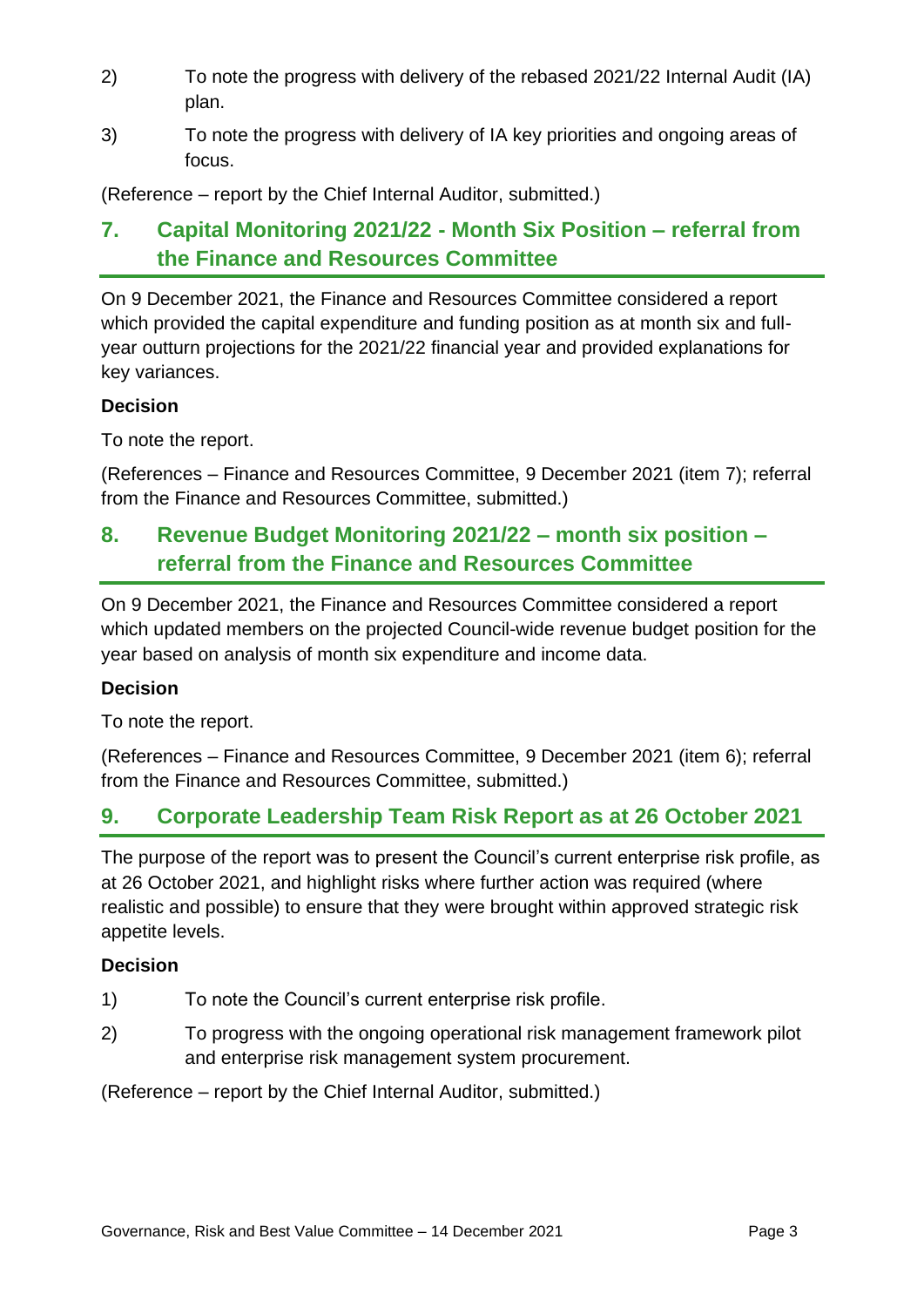## **10. Council's Risk Appetite Statement – referral from the Policy and Sustainability Committee**

On 30 November 2021, the Policy and Sustainability Committee approved a report which set out the Council's risk appetite statement and referred it for information to the Governance, Risk and Best Value Committee.

#### **Decision**

To note the report.

(References – Policy and Sustainability Committee, 30 November 2021 (item 21); referral from the Policy and Sustainability Committee, submitted.)

## **11. Enterprise Risk Management Policy – referral from the Policy and Sustainability Committee**

On 30 November 2021, the Policy and Sustainability Committee considered a report which presented the Council's refreshed Enterprise Risk Management Policy for review and approval. It was referred to the Governance, Risk and Best Value Committee for information.

#### **Decision**

To note the report.

(References – Policy and Sustainability Committee, 2021 (item 22); referral from the Policy and Sustainability Committee, submitted.)

### **12. Whistleblowing update**

Details were provided on a high-level overview of the operation of the Council's whistleblowing service for the quarter 1 July – 30 September 2021.

#### **Decision**

To note the report.

(Reference – report by the Chief Executive, submitted.)

#### **13. Quarterly Status Update – Digital Services**

Details were provided on the quarterly progress update upon the Council's Digital Services programme of works.

#### **Decision**

To note the progress detailed in the quarterly update.

(Reference – report by the Executive Director of Corporate Services, submitted.)

## **14. Capital Theatres Company Performance Report 2020/21 – referral from the Culture and Communities Committee**

On 16 November 2021, the Culture and Communities Committee considered the eighth annual performance report prepared as a requirement of the Services and Funding Agreement process adopted in 2013/14.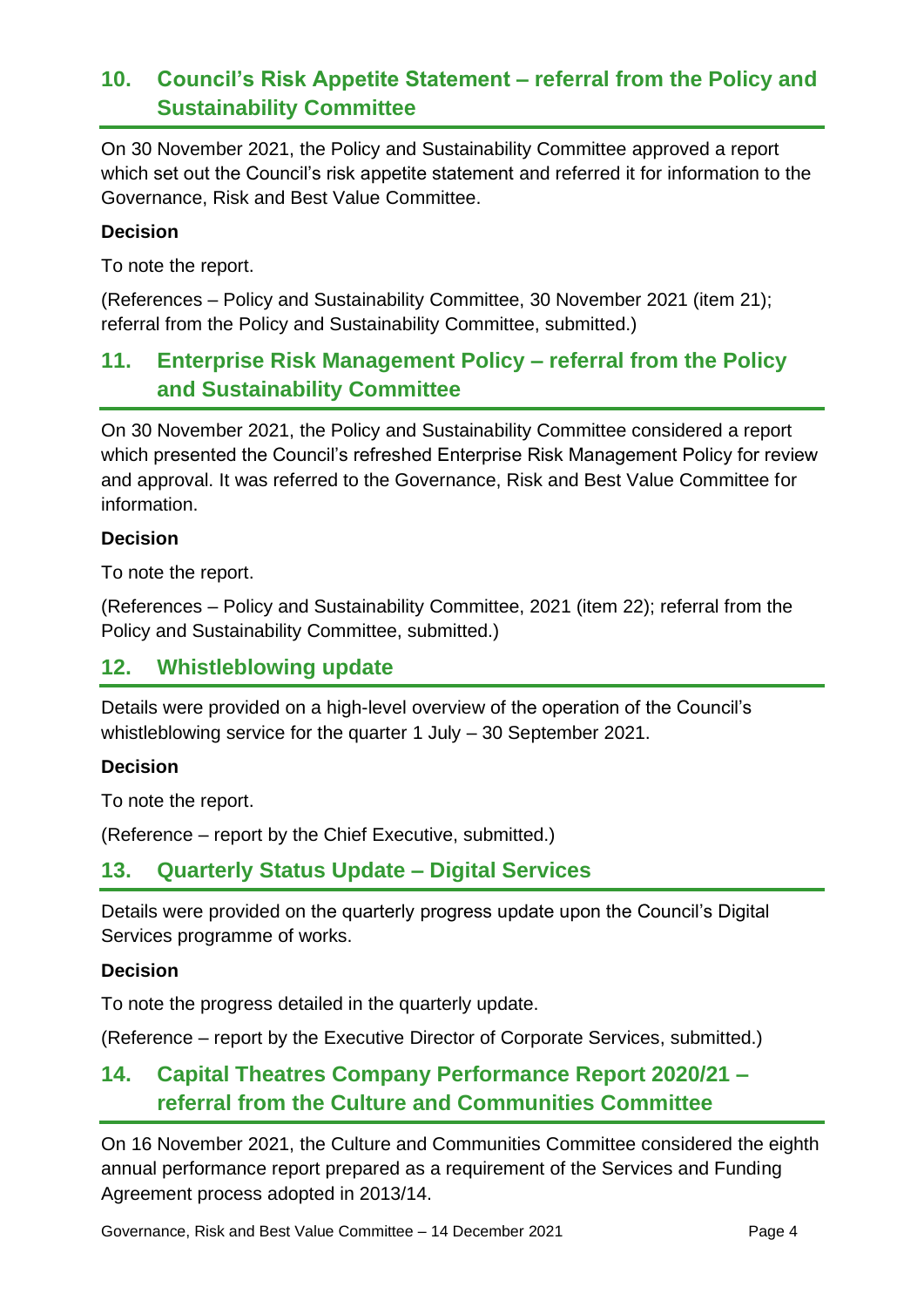#### **Decision**

To note the report.

(References – Culture and Communities Committee, 2021 (item 7); referral from the Culture and Communities Committee, submitted.)

## **15. Edinburgh International Conference Centre – Annual Update for the Year Ending 31 December 2020 – referral from the Housing, Homelessness and Fair Work Committee**

On 4 November 2021, the Housing, Homelessness and Fair Work Committee was provided an update on the performance of EICC in the year ending 31 December 2020. The performance reflected the difficulties that COVID-19 had created for the events and conferencing industry.

#### **Decision**

To note the report.

(References – Housing, Homelessness and Fair Work Committee, 2021 (item 6); referral from the Housing, Homelessness and Fair Work Committee, submitted.)

## **16. Community Centres (update)**

This report responded to the motion approved at the Governance, Risk and Best Value Committee of 21 September 2021 'to request a report within two cycles on how the reopening of Community Centres was taken forward during the pandemic up to the current date, including feedback from Community Centres themselves and a timeline of activity'.

#### **Decision**

- 1) To note that the majority of Council supported community centres were open.
- 2) To note the current Coronavirus (Covid-19) guidance as it applied to community centres.
- 3) To note the positive progress on the phased approach to safely extend the use of community centres in line with Scottish Government guidelines.
- 4) To note the commitment to ongoing consultation and engagement with Management Committees across the city.
- 5) To note the Executive Director of Education and Children's Services would provide a written response to councillors' questions regarding Inch Community Centre, feedback from community centre management committees and progress made to improve the responsiveness to new guidance.

(Reference – report by the Executive Director of Education and Children's Services, submitted.)